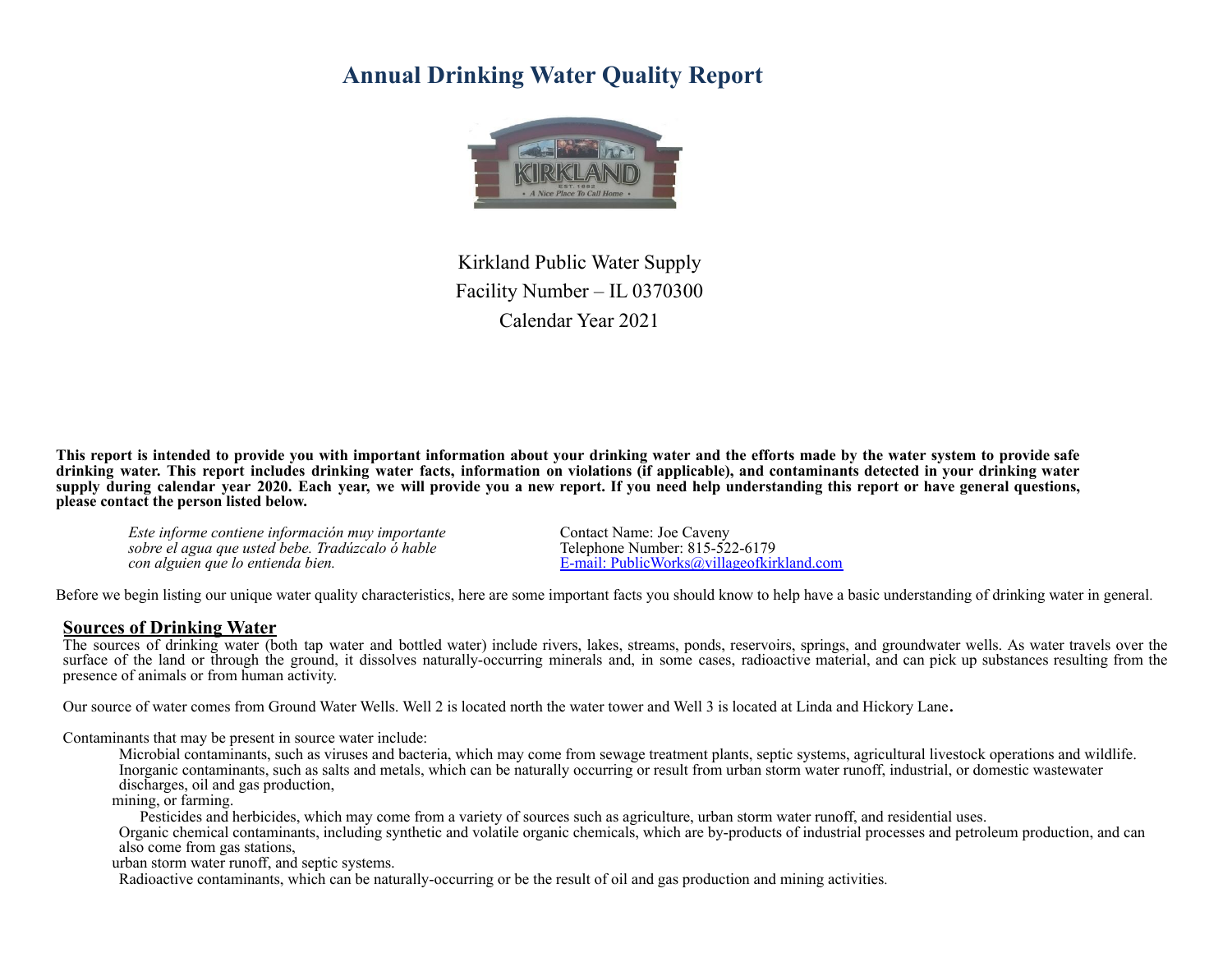### **Other Facts About Drinking Water**

Drinking water, *including bottled water*, may reasonably be expected to contain at least small amounts of some contaminants. The presence of contaminants does not necessarily indicate that water poses a health risk. More information about contaminants and potential health effects can be obtained by calling the EPA's Safe Drinking Water Hotline at (800) 426-4791.

In order to ensure that tap water is safe to drink, EPA prescribes regulations which limit the amount of certain contaminants in water provided by public water systems. FDA regulations establish limits for contaminants in bottled water which must provide the same protection for public health. Some people may be more vulnerable to contaminants in drinking water than the general population. Immuno-compromised persons such as persons with cancer undergoing chemotherapy, persons who have undergone organ transplants, people with HIV/AIDS or other immune system disorders, some elderly and infants can be particularly at risk from infections. These people should seek advice about drinking water from their health care providers. EPA/CDC guidelines on appropriate means to lessen the risk of infection by Cryptosporidium and other microbial contaminants are available from the Safe Drinking Water Hotline (800-426-4791).

We want our valued customers to be informed about their water quality. If you would like to learn more, please feel welcome to attend any of our regularly scheduled meetings. The source water assessment for our water supply has been completed by the Illinois EPA. Please stop by the Village Hall or call Joe Caveny at 815-522-6179 with question regarding the importance of Source Water; Susceptibility to Contamination Determination; and documentation/recommendation of Source Water Protection Efforts. You may access the Illinois EPA website at <http://www.epa.state.il.us/cgi-bin/wp/swap-fact-sheets.pl.>

### **Source Water Assessments**

**Source of Water:** Based on information obtained in a Well Site Survey by the Illinois EPA, several potential secondary sources are located within 1,000 feet of the wells. The facility has provided additional information on the following potential sources regarding source name or ownership changes: Kirkland Quick Stop is now Kirkland Marathon, the Johnson Leonard property is now Hines Lumber, and Farm Sales and Service Incorporated is now Nesterowicz and Associates. As mentioned above in the "Source of Water Supply" section, the Illinois EPA has determined that two (2) of Kirkland's wells, railroad well(which has been properly sealed and abandoned in 2019) and well #2 are potentially susceptible to contamination based on a number of criteria including; monitoring conducted at the wells; monitoring conducted at the entry point to the distribution system; and available hydrogeologic data on the wells such as the wells receiving the source water from a highly fractured bedrock aquifer. It should be noted however, that while these two (2) wells are considered "susceptible" to contamination, per the "Source Water Quality" section, sample results to date have not identified quantifiable levels of any contaminant of concern. Well #3 receives its source water from a confined, deep bedrock aquifer, and therefore is not considered "susceptible" to contamination at this time. Furthermore, in accordance with the U.S. EPA's Ground Water Rule, the Illinois EPA has determined that both the railroad well(which has been properly sealed and abandoned in 2019) and well #2 are potentially vulnerable to viral contamination. While the potential for viral contamination exists, it should be noted that the Village's source water for the railroad well(which has been properly sealed and abandoned in 2019) and well #2 has not indicated any bacteriological contamination to date. As stated in previous sections of this document, these wells utilize source water from an "unconfined", highly fractured bedrock aquifer, and without documented, mapped subsurface hydraulic conditions, it is therefore considered vulnerable to viral contamination. At the time of this writing, the Village is actively researching the option of utilizing the Vulnerability Waiver process for well #2. In regards to well #3, the source water is not considered vulnerable to viral contamination. This determination is based upon the evaluation of the following criteria during the Vulnerability Waiver process: well #3 is properly constructed with sound integrity and proper siting conditions; a hydrogeologic barrier exists which should prevent pathogen movement; all potential routes and sanitary defects have been mitigated such that the source water is adequately protected; monitoring data did not indicate a history of disease outbreak; and the sanitary survey of the water supply did not indicate a viral contamination threat. Because well #3 is constructed in a "confined" aquifer, which should prevent the movement of pathogens into the well, well hydraulics was not considered to be a significant factor in this determination. Hence, well hydraulics was not evaluated for this system's ground water supply.

Here are a few definitions and scientific terms which will help you understand the information in the contaminant detection tables.

| AL      | Action Level: The concentration of a contaminant which, if exceeded, triggers treatment or other requirements which a water system must follow.                                                                                |  |  |  |  |  |  |  |  |
|---------|--------------------------------------------------------------------------------------------------------------------------------------------------------------------------------------------------------------------------------|--|--|--|--|--|--|--|--|
| Avg     | Regulatory compliance with some MCLs is based on running annual average of monthly samples.                                                                                                                                    |  |  |  |  |  |  |  |  |
| Level 1 | A Level 1 assessment is a study of the water system to identify potential problems and determine (if possible) why total coliform bacteria have been found in our                                                              |  |  |  |  |  |  |  |  |
|         | Assessment water system                                                                                                                                                                                                        |  |  |  |  |  |  |  |  |
|         |                                                                                                                                                                                                                                |  |  |  |  |  |  |  |  |
|         | Level 2   A Level 2 assessment is a very detailed study of the water system to identify potential problems and determine (if possible) why an E. coli MCL violation has Assessment   occurred and/or why total coliform bacter |  |  |  |  |  |  |  |  |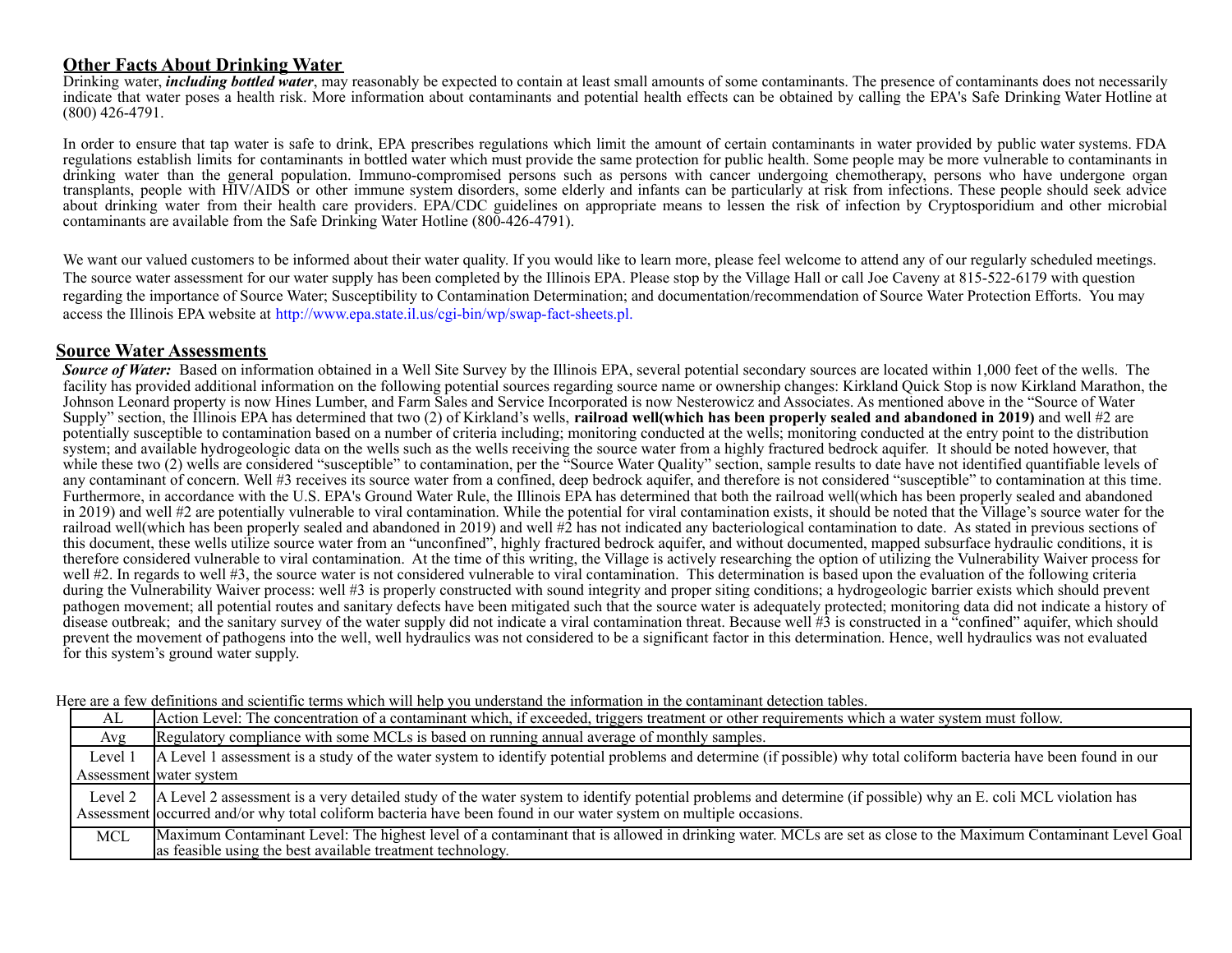| <b>MCLG</b>  | Maximum Contaminant Level Goal: The level of a contaminant in drinking water below which there is no known or expected risk to health. MCLGs allow for a<br>margin of safety.                                                                        |
|--------------|------------------------------------------------------------------------------------------------------------------------------------------------------------------------------------------------------------------------------------------------------|
| <b>MRDL</b>  | Maximum Residual Disinfectant Level: The highest level of disinfectant allowed in drinking water. There is convincing evidence that addition of a disinfectant is<br>necessary for control of microbial contaminants.                                |
| <b>MRDLG</b> | Maximum Residual Disinfectant Level Goal: The level of disinfectant in drinking water below which there is no known or expected risk to health. MRDLGs do not<br>reflect the benefits of the use of disinfectants to control microbial contaminants. |
| N/A          | Not Applicable                                                                                                                                                                                                                                       |
| <b>NTU</b>   | Nephelometric Turbidity Units                                                                                                                                                                                                                        |
| pCi/L        | picocuries per liter (a measure of radioactivity)                                                                                                                                                                                                    |
| mrem         | Millirems per year (a measure of radiation absorbed by the body)                                                                                                                                                                                     |
| ppb          | parts per billion or micrograms per liter $\left(\frac{uq}{L}\right)$ - or one ounce in 7,350,000 gallons of water.                                                                                                                                  |
| ppm          | parts per million or milligrams per liter $(mg/L)$ - or one ounce in 7,350 gallons of water.                                                                                                                                                         |
| <b>TT</b>    | Treatment Technique: A required process intended to reduce the level of a contaminant in drinking water.                                                                                                                                             |

# **Regulated Contaminants Detected**

Definitions:

Action Level Goal (ALG): The level of a contaminant in drinking water below which there is no known or expected risk to health.

ALGs allow for a margin of safety. Action Level: The concentration of a contaminant which, if exceeded, triggers treatment or other requirements which a water system must follow.

| <b>Lead and Copper</b> |              |             |                             |                                |                    |              |           |                                                                                                            |  |  |
|------------------------|--------------|-------------|-----------------------------|--------------------------------|--------------------|--------------|-----------|------------------------------------------------------------------------------------------------------------|--|--|
|                        | Date Sampled | <b>MCLG</b> | <b>Action Level</b><br>(AL) | 90 <sup>th</sup><br>Percentile | # Sites Over<br>AL | <b>Units</b> | Violation | <b>Likely Source of Contamination</b>                                                                      |  |  |
| Copper                 | 2021         | 1.3         | 1.3                         | 0.31                           |                    | ppm          |           | Erosion of natural deposits; Leaching from wood<br>preservatives; Corrosion of household plumbing systems. |  |  |
| Lead                   | 2021         | 0           | 15                          | $\leq 1.0$                     |                    | ppb          |           | Corrosion of household plumbing systems; Erosion of<br>natural deposits                                    |  |  |

If present, elevated levels of lead can cause serious health problems, especially for pregnant women and young children. Lead in drinking water is primarily from materials and components associated with service lines and home plumbing. The Village of Kirkland is responsible for providing high quality drinking water, but cannot control the variety of materials used in plumbing components. When your water has been sitting for several hours, you can minimize the potential for lead exposure by flushing your tap for 30 seconds to 2 minutes before using water for drinking or cooking. If you are concerned about lead in your water, you may wish to have your water tested. Information on lead in drinking water, testing methods, and steps you can take to minimize exposure is available from the Safe Drinking Water Hotline or at *[http://www.epa.gov/safewater/lead](http://www.epa.gov/safewater/lead.)*.

| Disinfectants and Disinfection   Collection<br><b>Byproducts</b> | Date       | <b>Detected</b> | Highest Level   Range of Levels  <br><b>Detected</b> | <b>MCLG</b>          | MCL | Units | <b>Violation</b> | <b>Likely Source of Contamination</b>     |
|------------------------------------------------------------------|------------|-----------------|------------------------------------------------------|----------------------|-----|-------|------------------|-------------------------------------------|
| Chlorine                                                         | 12/31/2021 | 0.6             | $0.4 - 085$                                          | $MRDLG=4$   $MRDL=4$ |     | ppm   |                  | Water Additives used to control microbes  |
| <b>Total Trihalomethanes</b><br>(TTHM)                           | 2021       | 10              | $9.66 - 9.66$                                        | No Goal              | 80  | ppb   |                  | By-product of drinking water disinfection |